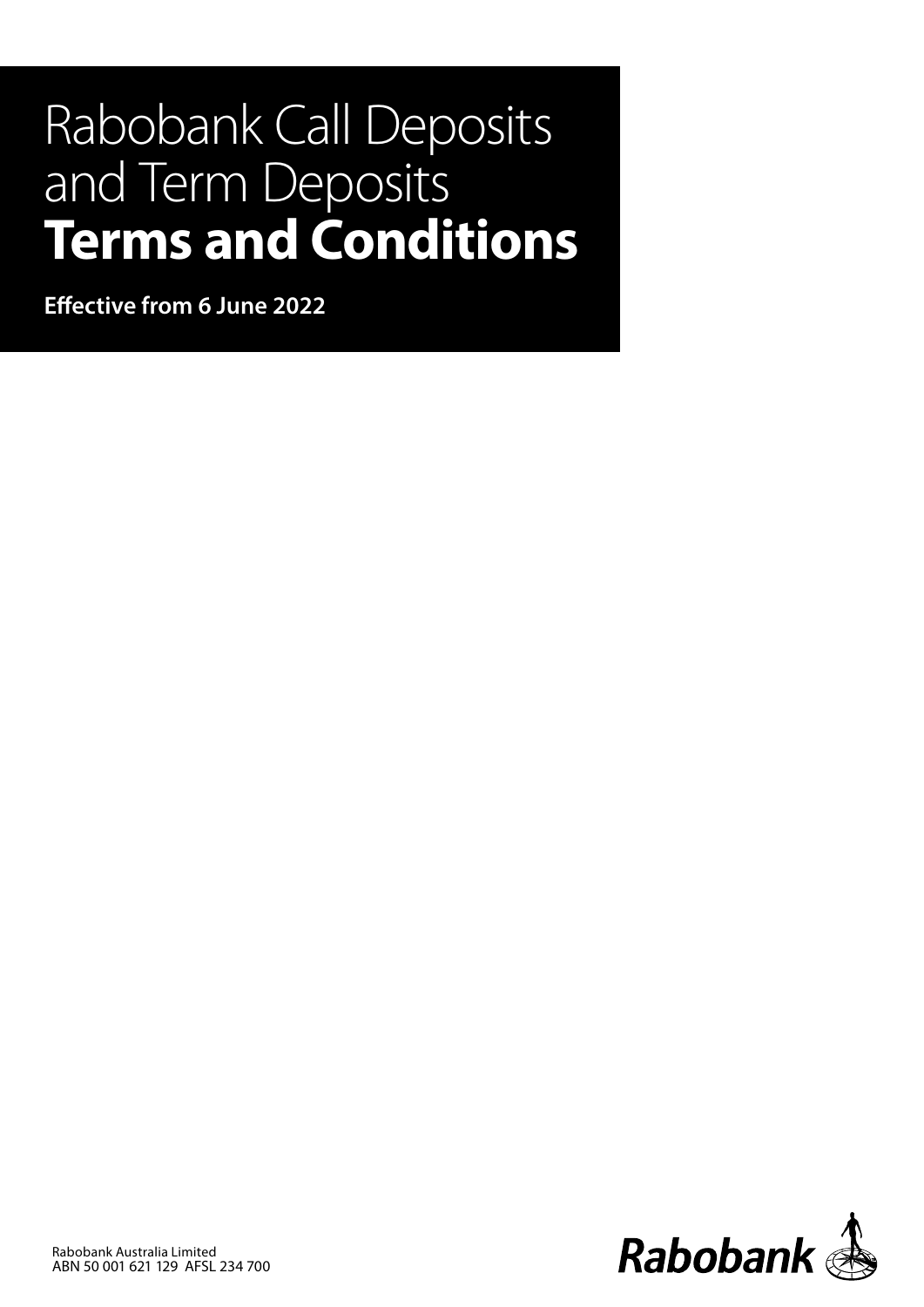# **Records**

- **1.1** The Account Owner(s) (hereinafter referred to as the 'Depositor(s)' or 'you') must ensure that all information, including personal information, given to Rabobank is accurate and up-to-date at all times. You must promptly notify Rabobank of a change, including personal information, to any information held about the Depositor(s) in relation to any Call Deposit or Term Deposit ("Deposit") as soon as possible.
- **1.2** Account statements, notices, and other communications with you may be sent to you by letter to your nominated postal address, electronically by email to your nominated email address, by notice on our Website or electronically via electronic secure messages.
- **1.3** You may vary your nominated postal or email address by giving notice to Rabobank by contacting the Client Services Unit on 1800 632 113.
- **1.4** Even if we normally provide electronic notices or statements, Rabobank reserves the right to send paper ones instead to your nominated postal address (e.g. if, for any reason, we are not able to provide them electronically or we cancel your election to receive statements or notices electronically because we are unable to deliver emails to your nominated email address).
- **1.5** Service of notices and statements sent by post is taken to be effected, upon the earliest of actual receipt, the day when the addressee would have received the item in the ordinary course of post, or 10 days after posting.

# **Investment Range**

- **2.1** The minimum initial deposit must be \$5,000.
- **2.2** Investments must be in Australian currency but not in cash.

#### **Confirmation of Deposits**

**3.1** Rabobank will confirm in writing, either electronically by sending an email to your nominated email address or by letter to your nominated postal address, its acceptance of an application and will include details of the date of acceptance, amount invested, interest rate, interest payment frequency and maturity date as applicable.

#### **Joint Depositors**

- **4.1** Each joint Deposit is held jointly by all joint Depositors. This means that each Depositor has the right to all of the balance, jointly with the other joint Depositors, and each Depositor is individually and jointly liable to Rabobank in relation to a Deposit. Each joint Depositor may operate a Deposit individually, however you may ask us to change the account authority so that all joint Depositors must approve future withdrawals.
- **4.2** Joint Depositors must tell Rabobank how operations on the joint Deposit are allowed, including instructions about persons allowed to deal with Rabobank in respect of the Deposit, and how funds may be withdrawn from the joint Deposit. Depositors can change these instructions by giving Rabobank notice in writing.
- **4.3** Where a joint Depositor dies, the surviving Depositor(s) will own the Deposit.
- **4.4** Joint Depositors are jointly and severally liable for all amounts and obligations owing to Rabobank.
- **4.5** If Rabobank is aware of any dispute relating to a joint Deposit, it may decide to permit operations on the joint Account only if all joint Depositors authorise such operations.

# **Authority to Operate**

- **5.1** An Authorised Signatory is nominated by, and ceases on receipt of, written instructions signed by (all) the Depositor(s). This authority also ceases on death of the Authorised Signatory. However, on receipt of written instructions signed by (all) the Depositor(s), the Depositor or a properly authorised broker/intermediary may supply to Rabobank a list of persons from time to time, along with their specimen signatures, who will be Authorised Signatories.
- **5.2** An Authorised Signatory may give instructions individually in connection with the Deposit as if they were a Depositor, including: (a) making withdrawals;
	- (b) in relation to how matured funds should be dealt with; and
	- (c) in relation to reinvested funds (except that they may not
	- nominate another Authorised Signatory).
- **5.3** The Depositor(s) will be responsible for the Authorised Signatory(ies) receipt of and compliance with the terms and conditions of the Deposit, including the Privacy Consent and Consent to Receive Electronic Communications.

#### **Cleared Funds**

**6.1** Proceeds of cheques are not available until cleared. Clearance usually takes five Business Days.

#### **Instructions**

- **7.1** Rabobank may act on telephone instructions but only in relation to TFN/ Exemption/ABN quotation, withdrawals of Call Deposits to a Nominated Account, maturity of Term Deposits and the opening of a new Call Deposit or Term Deposit with new funds or funds in an existing Call Deposit or Term Deposit.
- **7.2** Rabobank may monitor and/or record telephone conversations for verification and training purposes.
- **7.3** Rabobank may act on telephone instructions from an individual, personal Depositor to open a new Deposit (including a new Term Deposit) with new funds or funds in an existing Call Deposit, at the interest rate applicable at the date of the relevant new Deposit. Information on interest rates can be obtained by contacting Rabobank. The new Deposit will be subject to the same terms and conditions except to the extent determined by Rabobank, and will have the same manner of operation.
- **7.4** Rabobank may act on electronic instructions in relation to transactions on a Deposit. Rabobank will not be responsible to the Depositors for any loss that you suffer as the result of any delay or loss in transit of any message, letter or document, or the delay, mutilation, omission or other error in the transmission of any facsimile, email, telex or other transmitted message or any error in translation or interpretation of technical terms or arising from any ambiguity in instructions from the Depositor(s), Authorised Signatory(ies) or an Intermediary or in connection with any reliance placed by Rabobank in good faith on such messages or as a result of such message not having been properly authorised by the person by whom it is purported to have been sent.
- **7.5** Rabobank may refuse to act on any instructions which it considers may be invalid or unlawful.
- **7.6** Rabobank may refuse to act on any instructions if it is notified there is a dispute between Depositors.
- **7.7** Rabobank will not accept direct debit instructions to debit your Deposit.
- **7.8** All communications with Rabobank, including instructions, must at all times be in accordance with Rabobank's directions.

#### **Interest**

- **8.1** Interest on a Call Deposit is calculated on the basis of the number of days from and including the date of acceptance or interest payment up to but excluding the date of withdrawal or next interest payment. The interest rates for Call Deposits are variable and are based on the prevailing bank bill swap rates. Interest rates are tiered which means that a different rate may apply to your Call Deposit, depending on the balance of your Call Deposit. The interest rate applicable to your Call Deposit is the variable rate and is set out in the statement of account. The daily variable rate is the annual variable rate divided by 365. Interest on Call Deposits is paid on the first day of each calendar month in arrears and credited to the same Deposit or Nominated Account as may be agreed with Rabobank. Interest is calculated by applying the daily variable rate to the daily closing principal balance. Interest calculated from the last interest payment date before final withdrawal will be paid on final withdrawal.
- **8.2** Interest on Term Deposits is calculated on the basis of the number of days from and including the date of acceptance or interest payment up to but excluding the date of maturity or withdrawal. The interest rates offered for Term Deposits can vary and are based on the prevailing bank bill swap rates. Interest rates are tiered, which means that a different rate may apply to your Term Deposit depending on the balance of the deposit and the frequency of interest payments selected, however for each term, the interest rate remains fixed for that term to maturity. The interest rate that applies to a Term Deposit is the rate specified in a confirmation and the daily interest rate is the rate specified divided by 365. Interest on Term Deposits is calculated by applying the daily variable rate to the daily closing principal balance. Interest on Term Deposit is paid in arrears monthly, quarterly, half-yearly or yearly as chosen by the Depositor(s) from the date of acceptance and is credited to the Nominated Account.
- **8.3** Information on current interest rates, or past rates and ranges of rates, is available from any Rabobank branch or by calling 1800 632 113 or visiting our website www.rabobank.com.au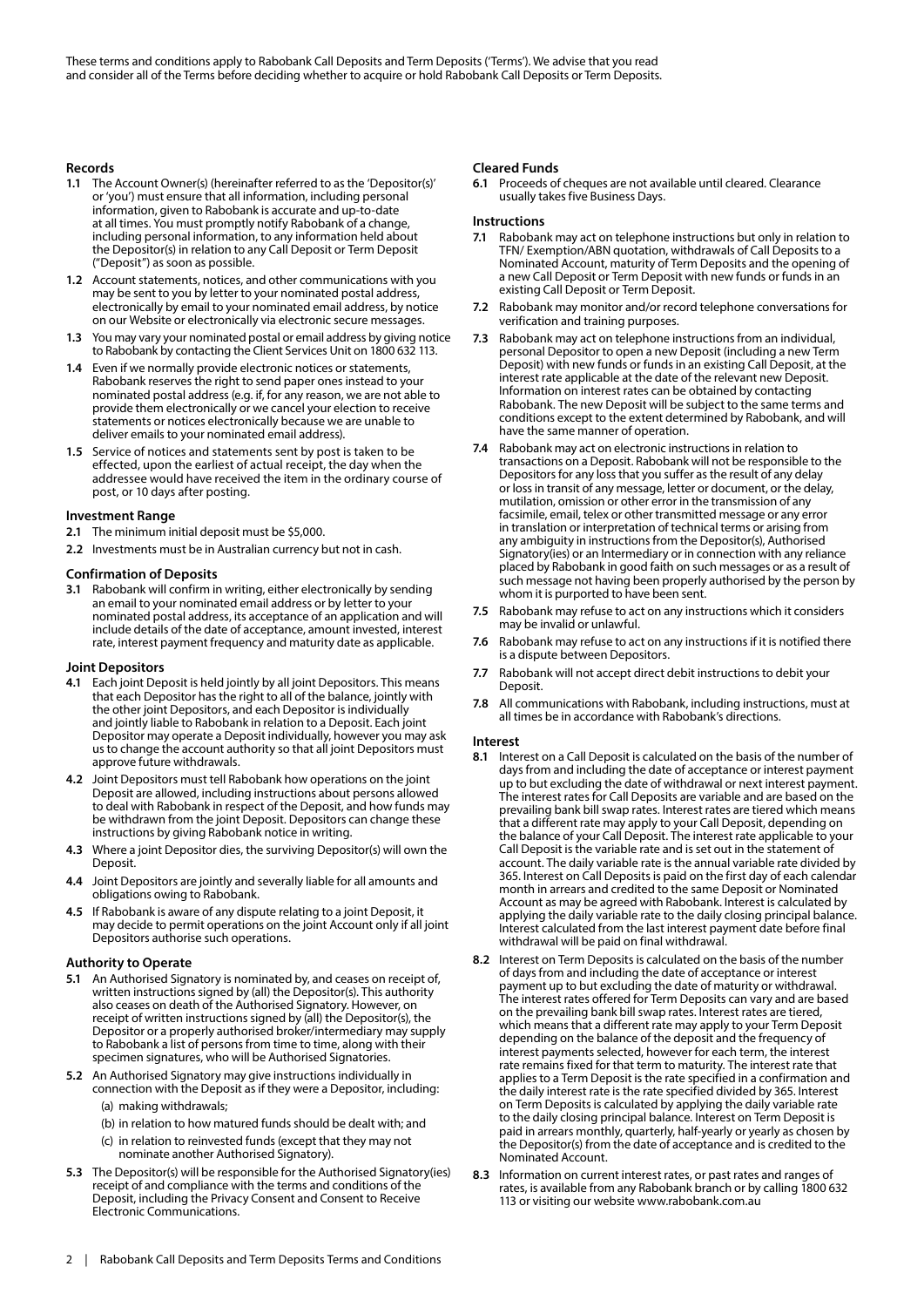**8.4** Worked Dollar Example (for illustration only): Call Deposit of \$10,000 held for 1 year with interest at 5% p.a. will earn \$511.62 interest. Note: This example assumes a constant interest rate, however the rate may vary daily. Term Deposit of \$10,000 held for 1 year with interest at 5% p.a. will earn \$500 interest.

#### **Withdrawals – Call Deposits**

- **9.1** A withdrawal will be dated the same day as the request if the request is received by Rabobank prior to 3.00pm Sydney time on a Business Day. In this case, the funds will be transferred from Rabobank prior to the next business day to the Nominated Account. Otherwise, the withdrawal may not occur until the next Business Day.
- **9.2** No more than 20 withdrawals from a Call Deposit may be made in any one calendar month.

#### **Maturity – Term Deposits**

- **10.1** After receiving an instruction for repayment, the funds will be repaid to the Nominated Account.
- **10.2** If no such instructions are received prior to maturity and there is an existing Call Deposit in the same name(s), the funds will be deposited in that Call Deposit. Otherwise, they will be invested in a new Call Deposit, at the then current rate applicable to Call Deposits, on the same terms and conditions except to the extent determined by Rabobank acting reasonably and will have the same manner of operation.
- **10.3** Prior to maturity, Rabobank will send a written notice, either by letter to your nominated postal address or electronically by email to your nominated email address or, requesting instructions as to whether the Depositor(s) seeks reinvestment in another Deposit or repayment of the maturing funds (and interest).

# **Early Withdrawal – Term Deposits**

- **11.1** When you invest in a Term Deposit, you agree to invest a fixed amount for a fixed term at a fixed interest rate. During its term, you must provide us with at least 31 days' notice to withdraw any funds from your Term Deposit prior to maturity unless financial hardship applies as defined by Rabobank. If you have less than 31 days remaining of the term, the earliest you may access the funds is following maturity unless financial hardship applies as defined by Rabobank.
- **11.2** The 31 day notice period applies to Term Deposits unless you can show that you need access to your funds earlier due to financial hardship. If you need earlier access to funds prior to maturity due to financial hardship, you need to provide us with details to enable us to assess whether your case qualifies for an earlier withdrawal under our financial hardship policy.
- **11.3** If you may have a need in the future to immediately withdraw or transfer funds in your Term Deposit, other Rabobank deposit products may be more appropriate.
- **11.4** If you reinvest in another Term Deposit, you may withdraw or transfer the funds in the new Term Deposit without incurring a fee or incurring a reduction in the return at any time during the 7 day grace period after your maturity date of the product or on the following day. If you consent to your Term Deposit rolling over at maturity, it may roll over into a Term Deposit with a lower interest rate.
- **11.5** If a Depositor wishes to withdraw their Term Deposit prior to maturity, the Depositor must make a request to Rabobank in writing or electronically by sending an email from his/her nominated email address. The early withdrawal value of the Term Deposit, less any interest adjustment or break cost, will be paid to the Nominated Account.
- **11.6** For Term Deposits opened before 1 August 2019, the termination fee in clause 11.7 will apply. For all other Term Deposits, where you request to withdraw your Term Deposit prior to maturity, we will apply an early withdrawal fee, the amount of which will be equivalent to reducing the interest rate on your Term Deposit according to the following calculation:

| % of Term Elapsed at<br><b>Withdrawal Date</b> | Reduction to interest rate<br>applying to the Term Deposit |
|------------------------------------------------|------------------------------------------------------------|
| Less than 20%                                  | 80%                                                        |
| 20%<40%                                        | 60%                                                        |
| 40%<60%                                        | 40%                                                        |
| 60%<80%                                        | 20%                                                        |
| 80%-100%                                       | 1በ%                                                        |

Example: You have a \$20,000 Term Deposit invested for 1 year (365 days) at 2.50%p.a. and you request to withdraw it after 210 days. The interest that has accrued is: \$20,000 x 2.50%p.a. x 210 / 365 = \$287.67. To determine the reduced interest rate to apply we divide the elapsed term of 210 days by the full term of 365 days to get an elapsed term percentage figure of 57.53%. In accordance with the above table, as the term elapsed is between 40-60%, we will apply a 40% reduction to the 2.50%p.a. calculated as follows: 2.50%p.a. –  $(2.50\% \times 40\%) = 1.50\% \text{p.a.}$ 

Interest calculated using the new reduced interest rate is: \$20,000 x 210 days x 1.50% / 365 = \$172.60. The interest adjustment is therefore:  $$287.67 - $172.60 = $115.07$ . No early withdrawal interest adjustment will be applied if you withdraw funds within 7 days after reinvesting your term deposit (i.e. during the grace period).

- **11.7** For Term Deposits opened before 1 August 2019 (but not including where such Term Deposit has been reinvested or rolled over after this date), a break cost (as determined by us) on the part of the Term Deposit terminated may be deducted from the Term Deposit and/or interest. Break costs represent the future cashflow losses incurred by Rabobank as a result of interest rate differentials that exist between wholesale market rates applicable to the existing term deposit and current wholesale market rates applicable for the remaining period of the term deposit, adjusted to reflect a net present value. Break costs increase in line with increases in the following: interest rates, the amount withdrawn and the market margin, and Rabobank's costs of meeting the early withdrawal. Further information is available on request.
- **11.8** The principal and any interest payable (less any early withdrawal fee or break cost) upon early termination will be repaid by transfer to the Account from which you funded the Term Deposit. If we have already paid you periodic interest on your Term Deposit to another Account, and the total amount of that interest represents an overpayment to you once any reduced interest rate is applied, we may recover this from the Term Deposit principal.

# **Statements of Account**

- **12.1** Rabobank will give monthly account statements for Call Deposits either by letter to your nominated postal address or electronically by email to your nominated email address.
- **12.2** Rabobank will give confirmations of interest payments for Term Deposits either electronically by sending an email to your nominated email address or by letter to your nominated postal address. For Term Deposits issued from 1 July 2019, Rabobank will also give account statements on a quarterly basis.
- **12.3** It is important that the Depositor(s) check the documents described in this clause and notify Rabobank immediately of any errors or unauthorised transactions appearing on them.

#### **Fees and Charges**

- **13.1** Rabobank does not levy account service fees on Deposits. Information on Rabobank's standard fees and charges relating to a Deposit is available from our Website and is also available on request by contacting Rabobank on 1800 632 113.
- **13.2** Rabobank reserves the right to pass on, deduct or debit any government charges applicable from time to time. As at the date of this document there are no government charges. For further details of current government charges, contact Rabobank on 1800 632 113.

# **Adviser Fee**

**14.1** Where an Adviser/Intermediary is involved in introducing you to a Rabobank Deposit, and you have agreed to pay your Adviser/ Intermediary a fee based on your Deposit amount and balance (and any subsequent Deposits such as rolled over Term Deposits) (Adviser Fee) and you agree for Rabobank to collect this Adviser Fee from the interest applied to your Deposit, Rabobank may, on your instruction, pay the amount you specify directly to your Adviser/Intermediary on your behalf. If you have nominated your Adviser/Intermediary to be an Authorised Signatory, you authorise Rabobank to disclose details regarding the investment, to the Adviser/ Intermediary. The Adviser Fee payable (if any) is the rate agreed by you to be charged by the Adviser/ Intermediary. The Adviser fee is deducted from the interest paid by Rabobank on the Deposit. Contact your Adviser/Intermediary or Rabobank for details. Rabobank will not pay any amount of Adviser Fee if it is prohibited by any relevant law to do so or if you tell us in writing to cease such payments.

#### **Banking Code of Practice**

**15.1** Rabobank is bound by the Banking Code of Practice as published by the Australian Banking Association. If you are an individual or a small business (as defined in the Banking Code of Practice) at the time we provide you with your Call Deposit or Term Deposit Account, the provisions of the Banking Code of Practice apply to that Account.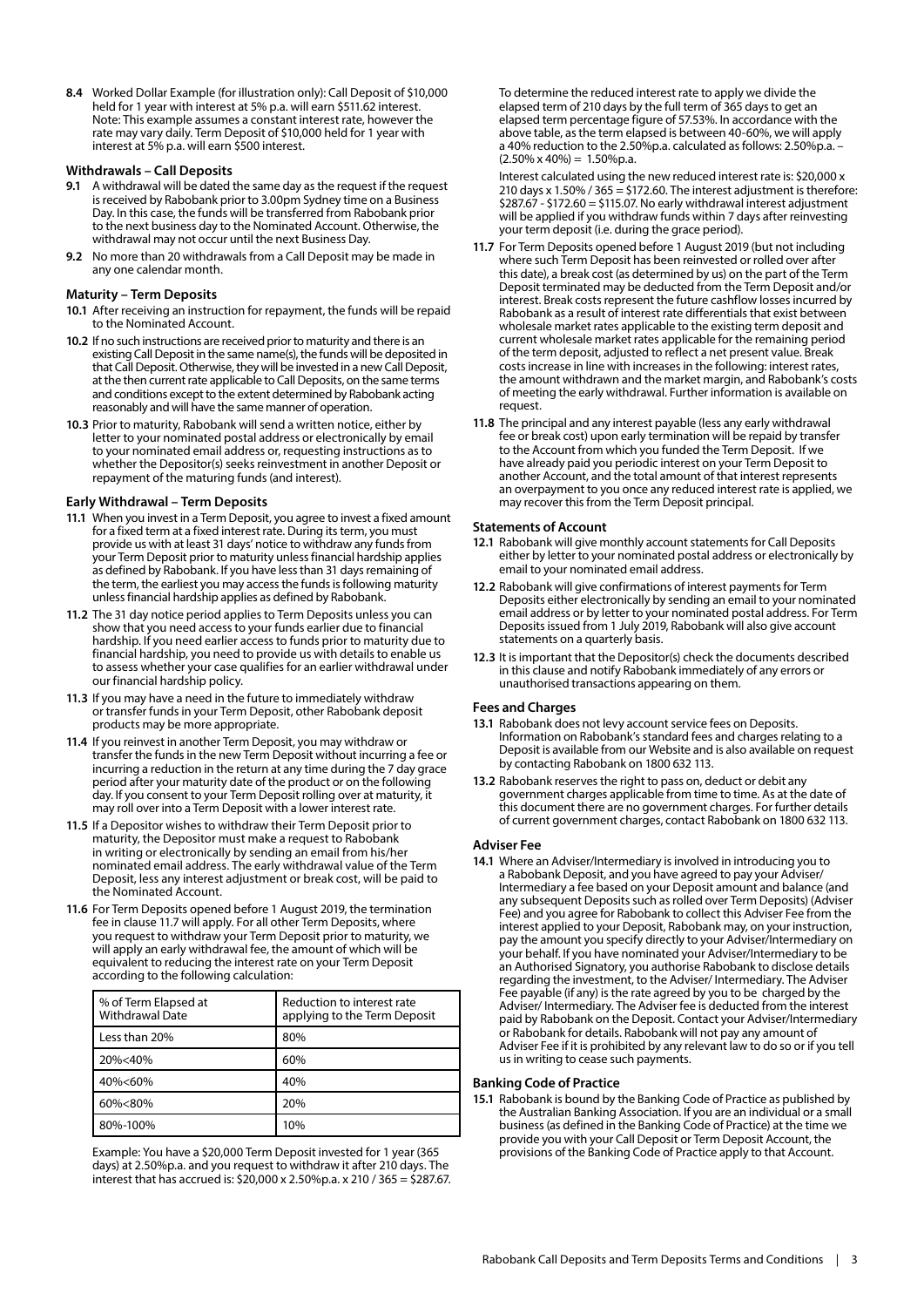# **Variation of Terms and Conditions and Interest Rates**

- **16.1** We can change these terms and conditions at any time without your agreement where allowable under unfair contract terms for any one or more of the following reasons:
	- to comply with any change or anticipated change in any
	- relevant law, code, guidance, or general banking practice; • to reflect any decision, views or guidance of a court,
	- ombudsman or regulator; • to reflect a change in technology, or of our systems or
	- procedures;
	- to respond proportionately to changes in the cost of providing the Account (including by changing or imposing new fees);
	- as a result of changed circumstances relating to the account (e.g. changes in technology, or to our systems procedures), including where it becomes impractical for us to continue without the change;
	- to address security issues; or
	- to correct errors or to make them simpler or clearer.
- **16.2** We can change these terms and conditions or the variable interest rates applicable to your account, by giving you written notice or by advertising in the national media, no later than the date of the change.

Apart from changes to interest rates, if we believe a change is unfavourable to you, then we will give you prior notice of at least 30 days. In certain limited circumstances described in the Banking Code of Practice, we may give you a shorter period, or no notice period, of an unfavourable change).

#### **Processing of Transactions**

**17.1** Where a transaction date is not a Business Day, the transaction may be processed either on the preceding or next Business Day.

#### **Indemnity**

**18.1** The Depositor(s) is responsible to Rabobank for all liabilities incurred in relation to a Deposit and releases and agree(s) to pay or reimburse Rabobank in full from and against all liabilities, expenses, actions, proceedings and claims howsoever arising, including but not limited to those in relation to Rabobank in good faith acting on your instructions or purported instructions provided by Electronic Means, except to the extent the liability arises directly from Rabobank's negligence, wilful default or fraud. "Electronic Means" means telephone, telex, facsimile, email or any other electronic means.

# **Questions and Complaints**

**19.1** If you have a query or complaint, please contact Rabobank by calling our Client Services Unit on 1800 632 113, or by contacting or visiting one of our branches. Further information about our dispute resolution processes can also be found in our Complaints Handling Brochure, available on our Website, our branches or by calling us.

# **General Conditions**

- **20.1** Rabobank may require you and any Authorised Signatories (including any intermediary) to satisfy Rabobank as to your and their identity and you and any Authorised Signatories agree to promptly comply with such reasonable requests.
- **20.2** You agree that Rabobank will not be liable to you or anyone else for any loss or damage that you or anyone else suffer as a result of our refusal to authorise any transaction, where Rabobank has the right to so refuse.
- **20.3** Rabobank is not liable to you for any loss, cost or damage you suffer arising from any act, event or circumstance which is beyond Rabobank's reasonable control, or which does not involve negligence, wilful default or fraud on its part including any conduct of a third party (which is not a related entity of Rabobank) reasonably used by Rabobank to provide or help to provide any services in connection with the Deposit.
- **20.4** The Applicant and the Account Owner must be at least 18 years old.
- **20.5** Rabobank may decline to accept anyone as a Rabobank customer.

#### **Anti-Money Laundering and Applicable Regulations**

**21.1** You acknowledge that Rabobank may delay, intercept, block or refuse to make a payment if Rabobank believes on reasonable grounds that making a payment may breach any Anti-Money Laundering or other laws in Australia or in any other country, and Rabobank will not incur any liability to you or any third party as a result of such delay, interception, blocking or refusal.

- **21.2** You agree, at the opening of an Account and at any time during the lifetime of an Account, to provide to us any documentation and information we request from time to time in order for us to undertake any action to comply with any Applicable Regulation, including on behalf of another member of the Rabobank Group. You also agree to such documentation and information provided to us being disclosed to any other person or body to enable it to be reported and used in compliance with the relevant Applicable Regulation.
- **21.3** You declare and undertake to Rabobank that the payment of monies in accordance with your instructions by us will not breach any laws in Australia or any other country.
- **21.4** If you do not provide us with the required information we may be prevented by any Anti-Money Laundering or other laws in Australia or in any other country, from providing you with Rabobank's banking services.

#### **Closure of the Deposit**

- **22.1** Rabobank will, at your request in writing, close a Deposit that is in credit. If the Deposit is a joint Deposit, Rabobank will need instructions from all Depositors before closing the Deposit. You must pay amounts you owe us under the Deposit including any costs relating to early withdrawal if they apply.
- **22.2** Rabobank has the right to close, or block access to, any account if:
	- (i) it is no longer lawfully possible for us to provide an account to you;
	- (ii) we have ceased to offer the relevant deposit product;
	- (iii) we consider that you have committed a material breach of the terms and conditions;
	- (iv) we consider that your account is 'inactive' i.e. you have not made a deposit into, or withdrawal from, the account within the previous 12 months, and the balance is less than \$1,000;
	- (v) we have assessed you as being a recalcitrant account holder (including if you are 'recalcitrant' within the meaning of any Applicable Regulations);
	- (vi) we consider it necessary for security reasons or we reasonably suspect fraudulent use or access to the account;
	- (vii) you are involved in or convicted of criminal activity and we, in our reasonable opinion, consider such an involvement or conviction may adversely impact Rabobank's reputation; or
	- (viii) we consider it necessary, in our reasonable opinion, in order to protect our legitimate business interests.

Rabobank may otherwise in its reasonable discretion, close a Deposit by giving the Depositor a minimum of 30 days' notice in writing.

- **22.3** If we close an account of yours that is in credit, we will give you reasonable notice and, unless we are prohibited from doing so, pay you the amount of the credit balance. We may charge you an amount that is our reasonable estimate of the costs of closure. If an account has an overdrawing or debit balance you must pay to us the amount of that debit balance.
- **22.4** Upon closure, Rabobank will pay the proceeds of the Deposit to the Nominated Account or in accordance with the Depositor's written instructions (where feasible).

#### **Financial Claims Scheme**

- **23.1** You may be entitled to payment under the Federal Government's Financial Claims Scheme (FCS) which provides a free guarantee of deposits up to and including \$250,000. Payments under the FCS are subject to a limit of \$250,000 per Depositor, per Authorised Deposit - taking Institution. When considering such a limit as it applies to you, you should take into consideration all accounts which you may hold with Rabobank Australia Limited. Information about the FCS can be obtained from www.fcs.gov.au.
- **23.2** You agree that we may provide your Nominated Account details to APRA and/or to the Reserve Bank of Australia or another paying agent nominated by APRA for the purposes of the Financial Claims Scheme.

#### **Privacy Consent**

**24.1** We will handle the personal data we obtain and hold as set out in our Privacy Policy (available on our website or in hard copy upon request) and the Privacy Notice and Acknowledgment which formed part of the application process for your product. You understand and acknowledge that that we will collect, use, hold and disclose personal data in the manner we have set out, both at the time of application and ongoing during our relationship with you.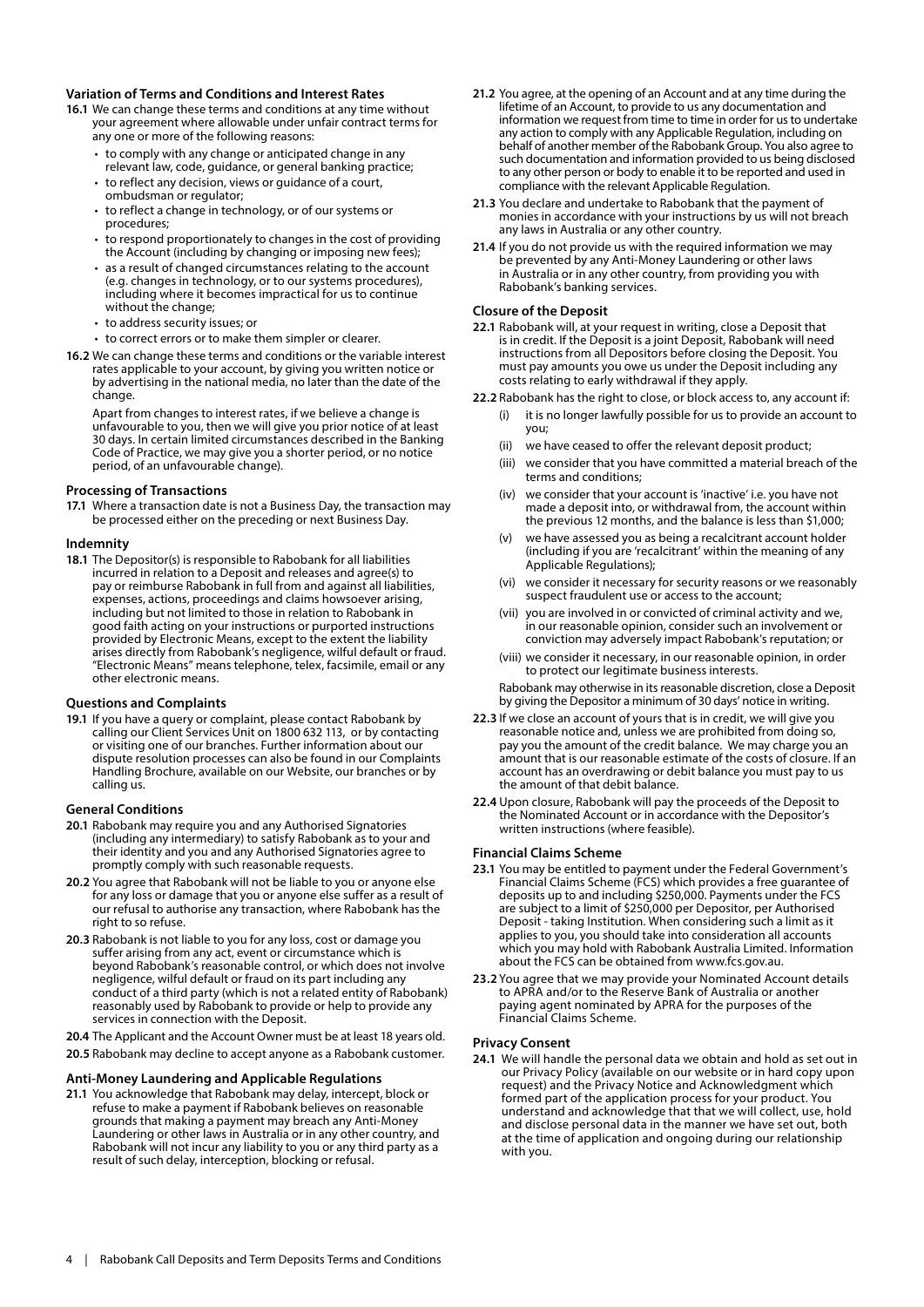#### **Consent to receive electronic communications**

- **25.1** You agree that any information (whether by writing or other means) including but not limited to account statements, notices, receipts and other documents, whether or not such information is required by or under these terms and conditions, legislation, a government or regulatory body or any relevant industry rules, codes or standards that apply by:
	- Electronic communication to your electronic (email) address or any other electronic address you notify to us from time to time; or
	- Making the information available at our Website for retrieval by you and notifying you by electronic communication to your electronic address (or any other electronic address you notify us from time to time) that the information is available for retrieval (and the nature of the information) and providing you with the ability readily to retrieve the information by electronic communication (for example by providing a link to the relevant information on our website).

**25.2** You acknowledge and agree:

- You will not receive a paper copy of any of the information made available by electronic communication under this clause;
- You will need to regularly check to see if you have received any electronic communications from Rabobank;
- You will need to maintain and check your electronic equipment and your electronic address regularly to ensure it is always capable of receiving an electronic communication;
- You may be charged a fee for a paper copy of any information made available by electronic communication under this clause which you request from Rabobank; and
- You will be responsible for printing or saving important information made available by electronic communication under this clause.
- **25.3** You may withdraw consent to electronic communications at any time by contacting us directly, at which time you will begin to receive paper copies.
- **25.4** You agree that any information sent by electronic communication under this clause will be deemed to have been received by you on the day on which it is sent by us.
- **25.5** You may at any time by notice to Rabobank change your electronic address. If you change your electronic address, you agree that you will immediately notify Rabobank of this change.

#### **Tax File Number (TFN) and Withholding Tax**

- **26.1** Rabobank is authorised to request and collect your TFN under the Income Tax Assessment Act 1936, however you do not have to provide your TFN to us.
- **26.2** If your Account earns deposit interest in a tax year, and you have not provided us with your TFN (or Australian Business Number (ABN) where applicable), we may be required to deduct withholding tax from the interest earned on your Account at the highest marginal tax rate plus Medicare levy and remit this to the Australian Tax Office (ATO). You will need to contact the ATO or your tax agent for information on what you can do about any withholding tax that has been deducted from your Accounts.
- **26.3** Withholding tax on interest may be payable by non-residents at the time the interest is paid.

#### **Definitions**

"**Applicable Regulations**" means all laws, rules, regulations and other legal requirement(s) in force from time to time in Australia and in any jurisdiction worldwide which apply to a member of the Rabobank Group. These include, without limitation, FATCA, CRS and anti money laundering legislation.

"**Broker/intermediary**" means the person nominated by the Depositor in section J(ii) of an approved application form for the Deposits.

"**Business Day**" means a day which is not a Saturday or Sunday, or a public or bank holiday in New South Wales under this clause.

"**Call Deposit**" is a deposit with Rabobank that has no fixed term and a variable interest rate.under this clause.

"**CRS**" means the Common Reporting Standard.

"**FATCA**" means the United States' Foreign Account Tax Compliance Act.

"**Nominated Account**" means the account you have specified in writing to be the account to which interest on a Term Deposit or Call Deposit (as may be agreed with Rabobank) is to be paid.

"**Rabobank**" means Rabobank Australia Limited ABN 50 001 621 129 AFSL 234 700.

"**Rabobank Group**" includes Coöperatieve Rabobank U.A. and its related entities.

"**Term Deposit**" is a deposit with Rabobank that is opened for any term between 1 month and 5 years, where the interest rate is fixed for the term of the deposit if held to maturity.

"**Website**" means the Rabobank website www.rabobank.com.au.